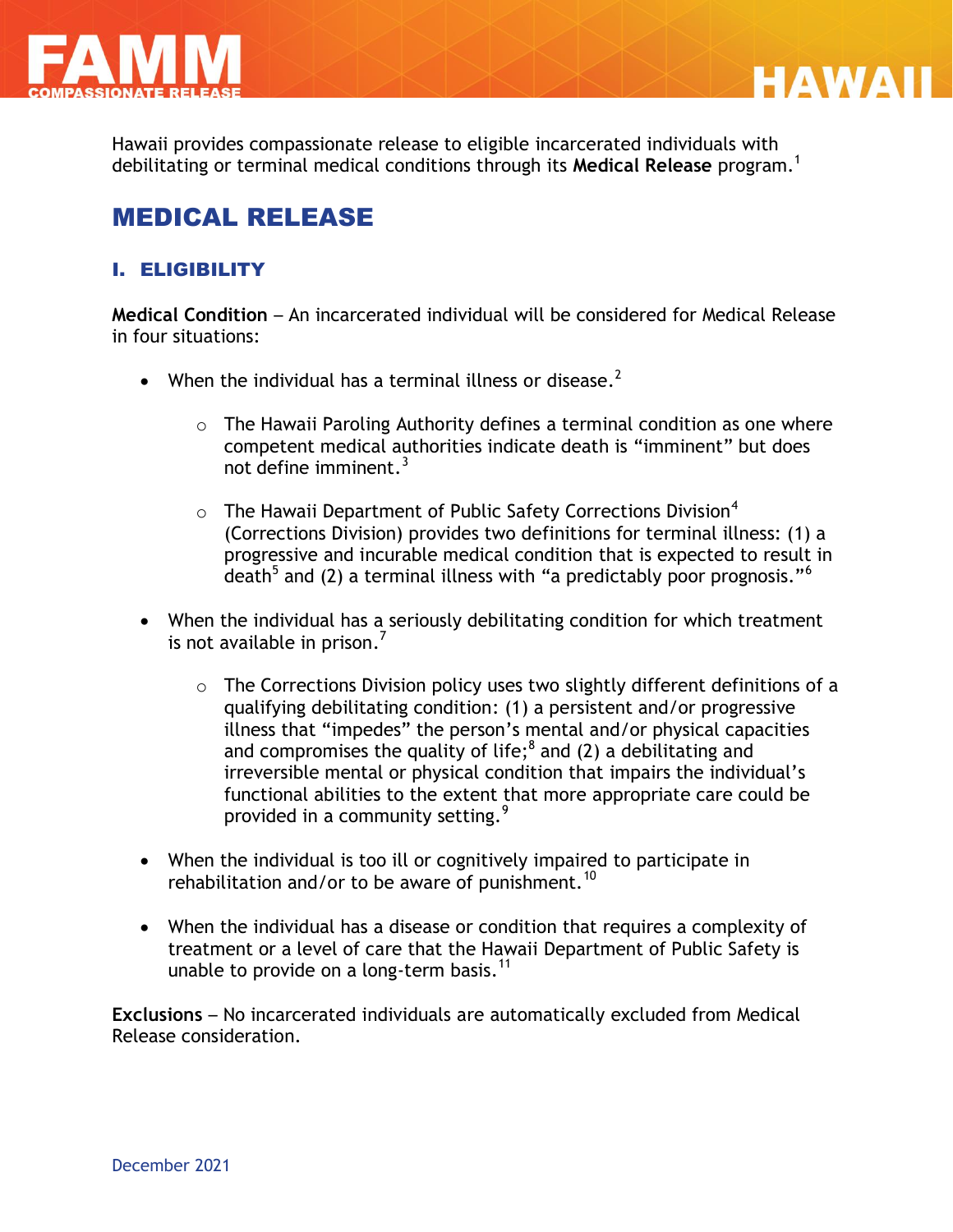#### II. APPLICATION/REFERRAL

An incarcerated individual can initiate a Medical Release request, or Department of Public Safety (Department) physicians can recommend a Medical Release.<sup>12</sup> Requests submitted by individuals go through the same documentation and assessment process as those that physicians initiate.<sup>13</sup>

#### III. DOCUMENTATION AND ASSESSMENT

**Memorandum: Primary Care Doctor** – An incarcerated person's primary care physician must draft a memorandum to the Health Care Division Medical Director requesting a Medical Release recommendation.<sup>14</sup> The memo must include the following information:

- The individual's name, state identification number (SID), and date of birth;<sup>15</sup>
- The individual's diagnosis, with a description of the medical condition;<sup>16</sup>
- A "functional description" of the individual, meaning an assessment of the person's ability to eat, perform personal care, ambulate, comprehend and recall information, and communicate an understanding of that information;<sup>17</sup> and
- A designation of the Medical Release criteria the individual meets.<sup>18</sup>

**Additional Information: Clinical Section Administrator (CSA)** – The next step in the process varies slightly depending on whether the incarcerated person is subject to parole.

- Subject to Parole For an individual subject to parole, the CSA requests an abbreviated Prescriptive Plan Update (PPU)<sup>19</sup> from the appropriate correctional facility.<sup>20</sup> The PPU must include, at a minimum, the person's risk assessment, prison behavior, participation in required programs, detention charges, sentences, conviction history, and custody status.  $21$
- Not Subject to Parole When an individual is serving a determinate sentence of less than one year and **not** subject to parole, the CSA requests a "report" (not a PPU) from the correctional facility that summarizes the person's risk assessment, prison behavior, participation in required programs, detention charges, sentences, conviction history, and custody status.<sup>22</sup>

The CSA attaches the PPU or report to the medical recommendation and sends the documents to the Medical Director.<sup>23</sup>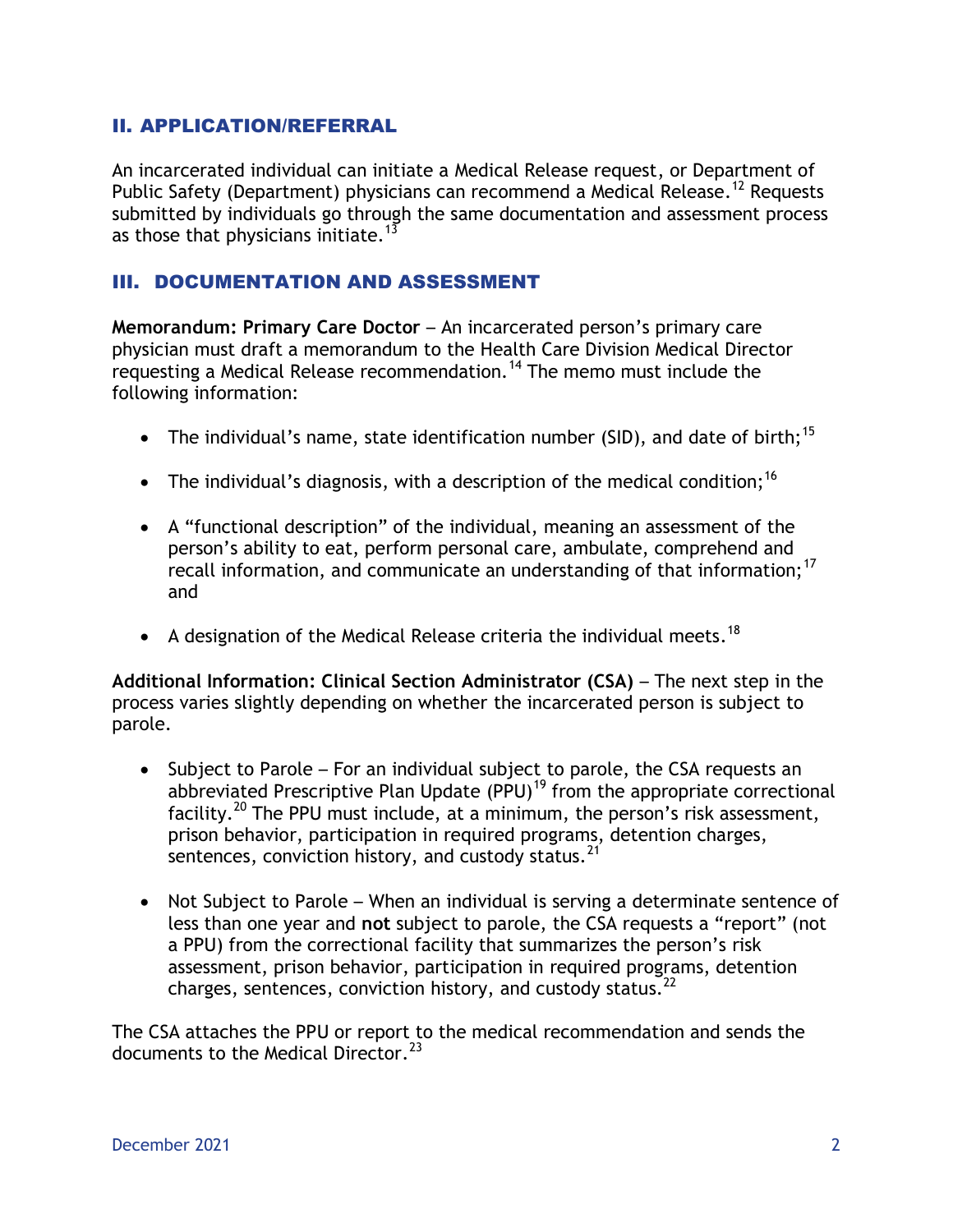**Approval of Recommendation: Medical Director** – The Medical Director approves or disapproves the Department physician's recommendation<sup>24</sup> and forwards all recommendation requests to the Department's Corrections Health Care Administrator.<sup>25</sup>

 The Health Care Division can submit an updated Medical Release recommendation if a denied individual's condition changes.<sup>26</sup>

**Packet Submission: Health Care Administrator** – The Health Care Administrator submits all the relevant information with a cover memo recommending Medical Release to the Department Director, through the Deputy Director for Corrections.<sup>27</sup>

**Comments and Signature: Department Director and Deputy Director for Corrections** – Both the Director and Deputy Director must sign the memo to acknowledge the recommendation.<sup>28</sup> The Director then forwards the recommendation, with comments, to the Hawaii Paroling Authority.<sup>29</sup>

## IV. DECISION-MAKING PROCESS

**Decision-Maker** – The Hawaii Paroling Authority decides whether to grant Medical Release based on the recommendation and information the Department submits.<sup>30</sup> There is no additional information on the Paroling Authority's decision-making guidelines or process.

#### V. POST-DECISION

There is no information in Hawaii statutes or administrative rules or in Department or Paroling Authority policy on supervision, revocation, or other post-decision issues related to Medical Release.

#### VI. REPORTING/STATISTICS

The Paroling Authority is not required to report on how many Medical Releases it has granted or denied, and that information is not included in its annual reports.

 The Hawaii Paroling Authority did not respond to FAMM's request for information on the number of individuals granted Medical Release in 2019 and 2020.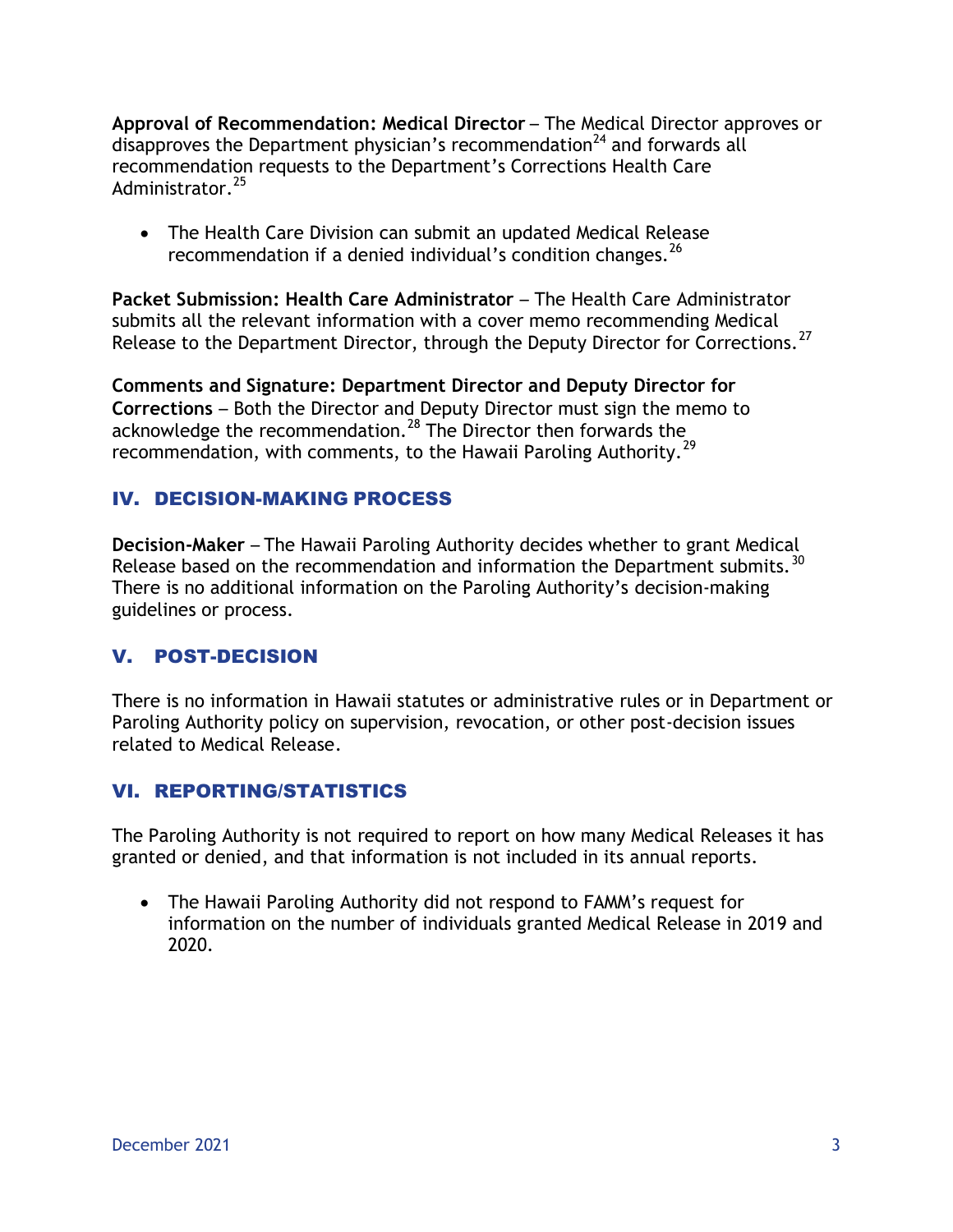# HAWAII COMPASSIONATE RELEASE PRIMARY LEGAL SOURCES

#### MEDICAL RELEASE

#### **Regulations**

Hawaii Administrative Rules, §§ 23-700-26 (c) and 23-700-29 (b) (dated January 1991 but listed as current as of December 1, 2021), available through the Hawaii Department of Public Safety, https://dps.hawaii.gov/wp-content/uploads/2012/09/HPA-Administrative-Rules-Chapter-23-700.pdf.

#### **Agency Policy**

Hawaii Department of Public Safety, Corrections Administration Policy and Procedures, Policy 10.1G.11-Medical Releases (2014), [http://dps.hawaii.gov/wp](http://dps.hawaii.gov/wp-content/uploads/2015/10/COR.10.1G.11.pdf)[content/uploads/2015/10/COR.10.1G.11.pdf.](http://dps.hawaii.gov/wp-content/uploads/2015/10/COR.10.1G.11.pdf)

## NOTES

\* *Id. means see prior note.*

 $1$  Hawaii Administrative Rules (HAR), §§ 23-700-26 (c) and 23-700-29 (b); Hawaii Department of Public Safety, Corrections Division Policy and Procedures (COR Policy), Policy 10.1G.11-Medical Releases.

<sup>2</sup> HAR §§ 23-700-26 (c) and 23-700-29 (b); COR Policy 10.1G.11, § 3.

 $3$  HAR §§ 23-700-26 (c) and 23-700-29 (b).

<sup>4</sup> Note that the Department of Public Safety's Corrections Division used to be called the Corrections Administration, and many policies and publications still use the old name.

<sup>5</sup> COR Policy 10.1G.11, § 2.2 (a).

 $<sup>6</sup>$  Id. at § 3.</sup>

<sup>7</sup> HAR §§ 23-700-26 (c) and 23-700-29 (b).

 $8$  COR Policy 10.1G.11, § 2.2 (b).

 $<sup>9</sup>$  ld. at § 3.</sup>

 $10$  Id.

 $11$  Id.

December 2021 4